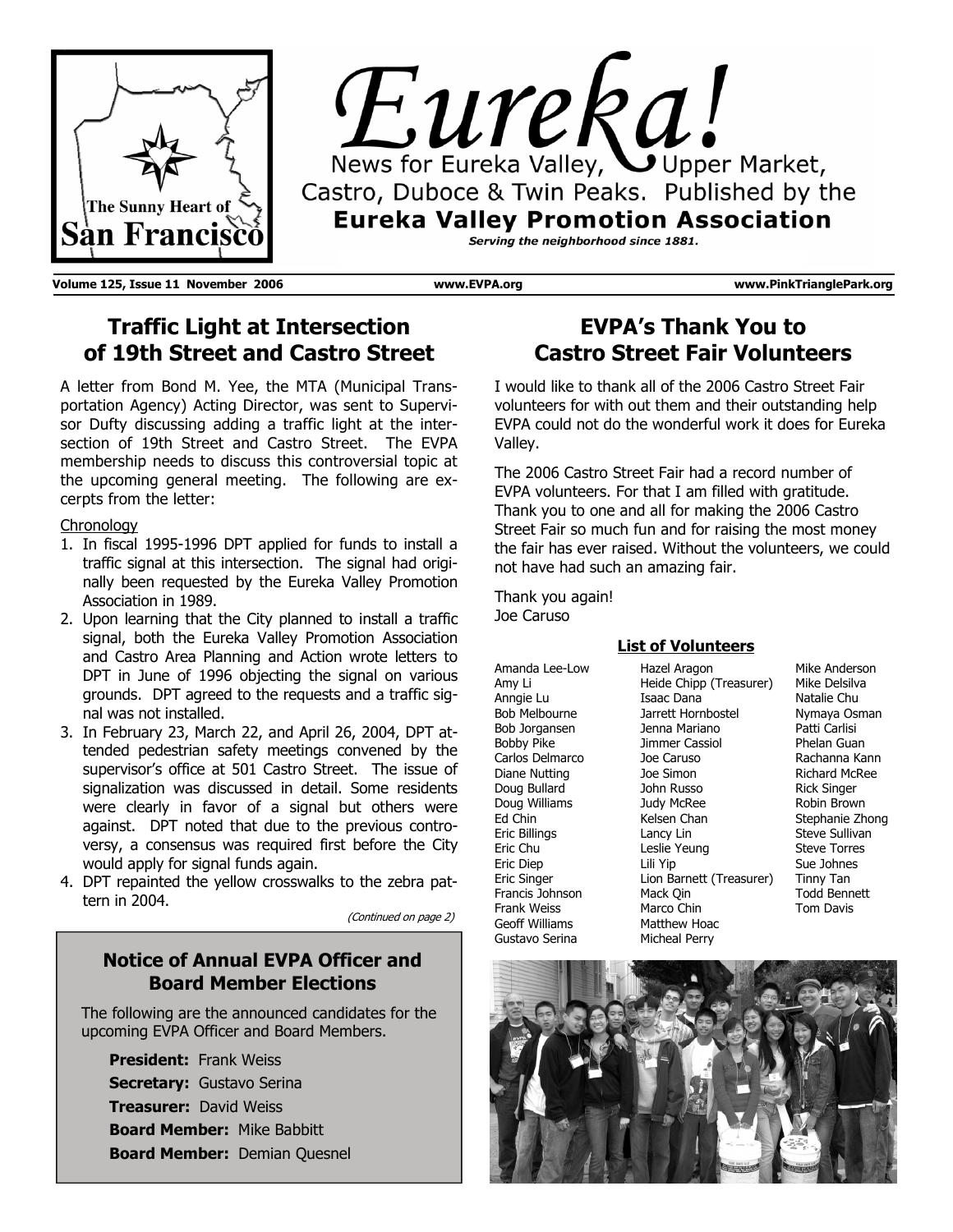### **Traffic Light** (Continued from page 1)

5. Since the letters of opposition written in 1996 there have been no formal requests from an area neighborhood association to install a traffic signal at this location. The organizations in question have not formally reversed their stands.

Issues with Installing a Traffic Signal The intersection of 19th and Castro Street is currently controlled by an allway STOP. This is typically one of the ' safest forms of controls for locations with moderate traffic volumes. All vehicles are required to come to a STOP and yield to opposing traffic and pedestrians. Left turns can be easily made, as oncoming traffic always has



to stop. Pedestrians do not have to wait for a WALK indication and thus delay for them is reduced. The intersection has had no reported collisions in the past three years and observations indicate it is operating satisfactorily. There are currently other candidate locations with higher collision totals where a signal may be more beneficial from a safety standpoint.

Part of the reason a traffic signal is controversial is because the fears that some people have are not easy to mitigate. One of the main concerns with installing a traffic signal is that this device would speed up traffic approaching and leaving the intersection, concerns that are magnified by the downhill south of the intersection. Other concerns include the inherent conflicts between pedestrians crossing parallel to vehicles that have a green light. Both 1996 letters in opposition also cite concerns about traffic signals changing the character of the corner. Currently the residential area of Castro Street between 19th and Elizabeth Streets is controlled with STOP signs, and the worry is that a traffic signal may serve to highlight the area's commercial side.

Proponents of signalization are concerned with the amount of traffic in the area and think that a traffic signal will help pedestrians by providing long periods when cross traffic is stopped. They believe that the stop and go nature of the all-way STOP leads to problems if vehicles do not watch for pedestrians. A traffic signal could be used to provide additional green time for Castro Street, thereby reducing some of the peak hour congestion on this approach.

Given the uncertain local support, we recommend reaching a consensus first whether a traffic signal would be beneficial and that any agreements by neighborhood associations be put in writing. Without such consensus our recommendation is to retain the existing all-way STOP operation. If the consensus is for a traffic signal to be installed at this location, it could be added to our candidate list for potential funding. The current cost of installing a traffic signal is approximately \$350,000.

## **EVPA's Thank You Letter In Support of SFUSD JROTC Program**

#### Dear Commissioners,

We have become aware of the Board of Education resolution to eliminate the JROTC program from SFUSD. Although the Castro Street Fair Commission applauds your effort to fight discrimination, we do not agree with your resolution to ban JROTC. Such action, we believe, only limits the choices and opportunities for our students and will not have an affect on changing national policy that discriminates against gays and lesbians. We stand united against the Military's "Don't Ask, Don't Tell" policy and other federal laws that treat the GLBT community as second-class citizens. However, we do not believe eliminating JROTC is an effective method of addressing our concerns.

The presence of the JROTC program provides many tangible and intangible benefits to the schools and our city. Recently, nearly fifty JROTC students volunteered to collect donations at the gates entering the Castro Street Fair. To say that we were impressed with these young people is an understatement. The JROTC students worked hard, took initiative, showed respect, and represented the youth of our city in a professional, positive way. Everywhere you look in our great city you find JROTC students spearheading volunteer efforts to make San Francisco a better place. The Aids Memorial Grove, The San Francisco Food Bank, Toys for Tots, various parades, Glide Memorial homeless programs, The Hamilton Family Center, International Coastal Cleanup, Golden Gate Park projects, and The Officer of Emergency Services are but a few of the myriad of agencies and activities where JROTC students have contributed.

Our observation of JROTC students is that the JROTC program teaches values of acceptance, open mindedness, respect, personal accountability, critical and creative thinking, and leadership. Furthermore, as we talked with these young people over the course of the day we found that none of them felt they were being groomed for future military service nor were any of them planning to enter the military after high school. Instead, it seems their JROTC teachers are pointing them toward college. We believe eliminating the JROTC program would have a deleterious affect on our school district and our city. We beseech you to withdraw or defeat the resolution to eliminate JROTC.

## **Upcoming EVPA Meetings**

EVPA meetings are back in the Eureka Valley Recreation Center Auditorium, 100 Collingwood (behind Cala Foods). See you there!

**December 21, January 18, February 15**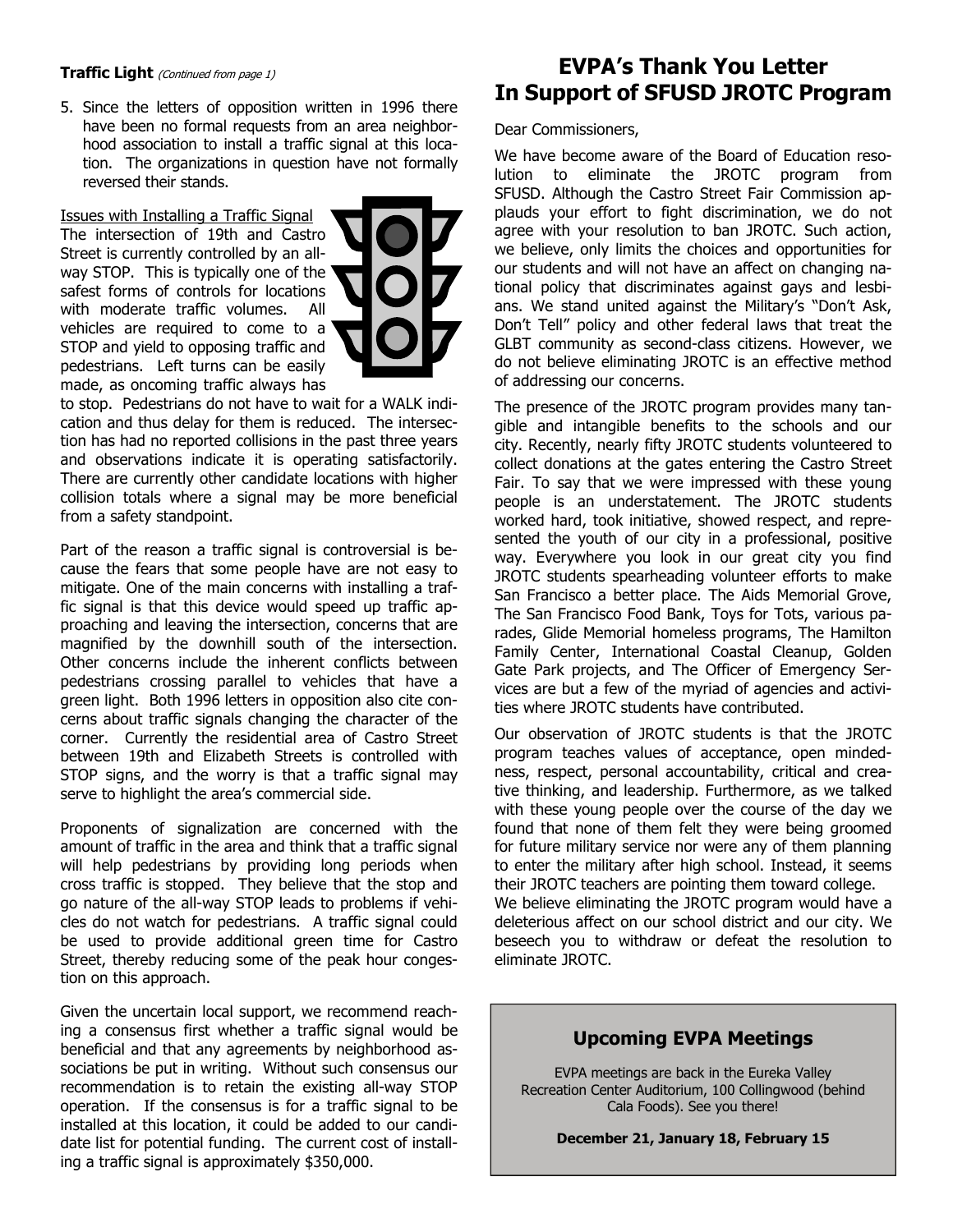## **Meeting Minutes October 2006**

1.) Upon motion made and seconded, membership approved spending up to \$1000 to create a 501 (c) 3 nonprofit organization.

2.) Upon motion made and seconded, membership voted to oppose the parking elements within the Market/Octavia Boulevard Plan.

3.) Upon motion made and seconded, membership voted to recommend the following community benefit requests from developers building within Eureka Valley under the guidelines proposed by the Market/Octavia Boulevard Plan:

- Planting more trees on Castro Street between Market and 19th Streets
- Installing and maintaining flower boxes between the palm trees along Market Street
- Hiring more Special Patrol Officers to increase safety
- Hiring more staff at the Eureka Valley Recreation Center **2362 Market Street**







# THE EPSTEIN GROUP

Attorneys & Counselors at Law Landlord/Tenant ◆Wrongful Eviction ◆Bankruptcy Employment ◆Wrongful Termination ◆Discrimination Personal Injury ◆ Auto Accidents ◆ Real Estate Collections ◆Collections Defense ◆Consumer Rights  $\blacklozenge$ FREE CONSULTATIONS  $\blacklozenge$ 

THIRD FLOOR 2358 MARKET STREET SAN FRANCISCO, CA 94114 TELEPHONE (415) 863-5718 FACSIMILE (415) 863-8719 WWW.EPSTEINGROUP.COM

Want to clean up our neighborhoods? Green the City? Help solve homelessness, and promote sensible housing policy?



Join SF's grass-roots quality of life group! free to join: www.plancsf.org

# **Custom Services**

**Install Shelving** Make a Door Fit Pack Things to Ship **Small Carpentry Jobs** Organize Your Storage Assemble Kit Furniture

Some Plumbing/Electric **Restore/Install Artwork Build Bookcase to Fit Consumer Advice Short Notice Jobs** Organize a Move

**Bob 336-7330** bob@bobburnside.com